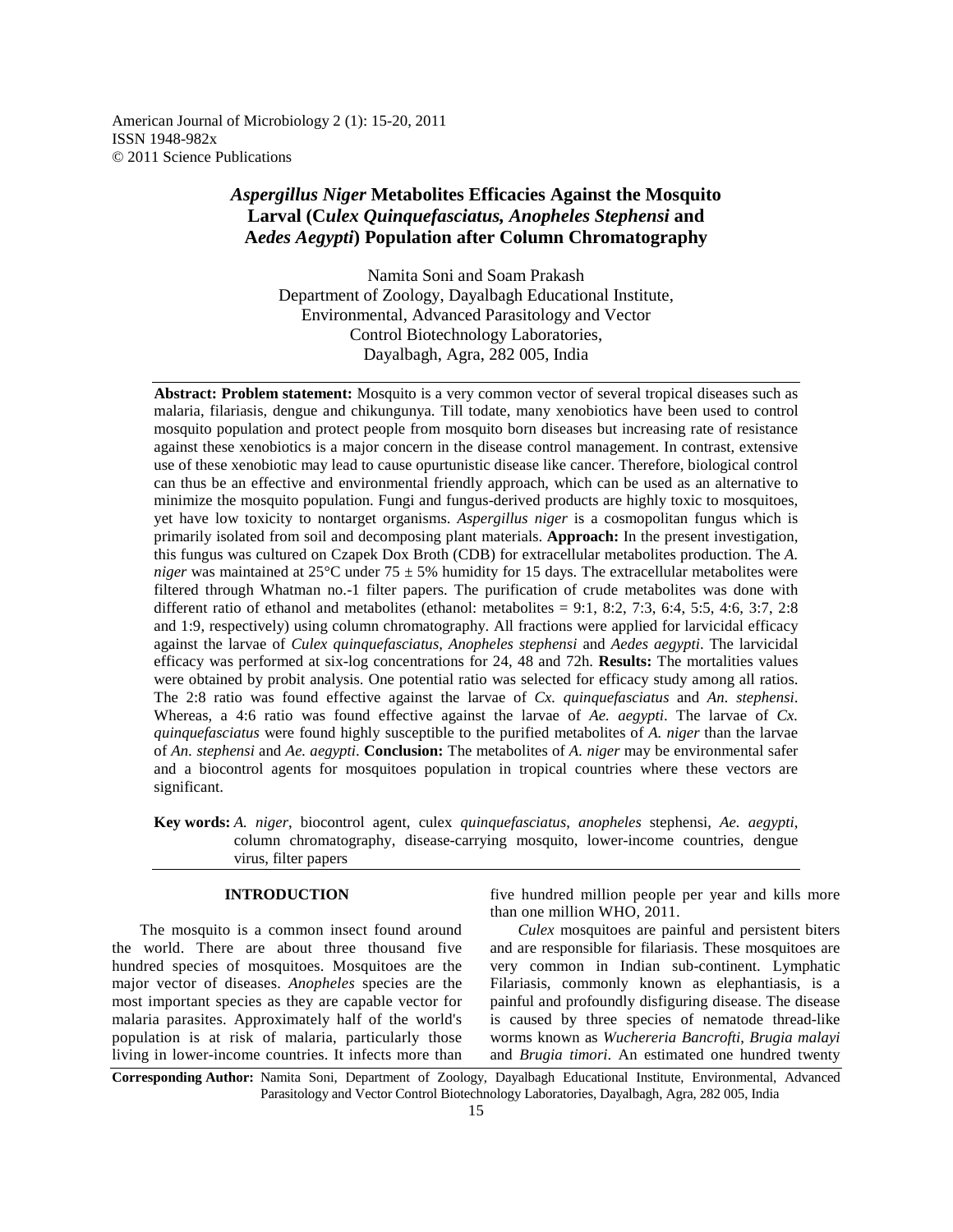million people in tropical and subtropical areas of the world are infected with lymphatic filariasis; of these, almost twenty five million men have genital disease (most commonly hydrocele) and almost fifteen million, mostly women, have lymphoedema or elephantiasis of the leg. Approximately 66% of those at risk of infection live in the WHO South-East Asia Region and 33% in the African Region WHO, 2010.

 *Aedes* mosquitoes on the other hand are also painful and persistent biters. *Aedes aegypti* is responsible for spreading Dengue and Chikungunya. Dengue is prevalent throughout the tropics and subtropics. The World Health Organization estimates that around 2.5 billion people are at risk of dengue. Infections have dramatically increased in recent decades due to increased urbanization, trade and travel. No effective drug or vaccine is available so far .Only solution is to prevent the disease-carrying mosquito from breeding and biting humans. Dengue is the most important mosquito spread viral disease and a major international public health concern. It is a self limiting disease found in tropical and sub-tropical regions around the world, predominantly in urban and semiurban areas. DF/DHF is caused by dengue virus which belongs to genus Flavivirus, family Flaviviridae and includes serotypes 1-4 (Den-1, Den-2, Den-3 and Den-4) WHO, 2010. Mosquito control is a vital publichealth practice throughout the world and especially in the tropics. These diseases can be controlled by targeting the causative parasites and pathogens. It is easier to control vectors than parasites. The chemical control was one of the most widely used conventional methods for mosquito control since chemical pesticides are relatively inexpensive and usually produce immediate control. It is known that larvicide play a vital role in controlling mosquitoes in their breeding sites. Two insecticidal bacteria have been used as larvicides to control larvae of nuisance and vector mosquitoes in many countries, *Bacillus thuringienesis* sp. *Israelensis*  and *B. sphaericus* (Wirth *et al*., 2010). Unfortunately, the development of resistance against these chemicals in various mosquito populations has also been reported.

 It is now essential to control mosquito population so that people can be protected from mosquito born diseases. Therefore, biological control can thus be an effective and environmental friendly approach, which can be used as an alternative to minimize the mosquito population. Fungi and fungus-derived products are highly toxic to mosquitoes, yet have low toxicity to nontarget organisms. Extracellular secondary metabolites from many fungi have been screened for larvicidal activity against mosquitoes. The secondary metabolites of entomopathogenic fungi *Chrysosporium* 

(Priyanka *et al*., 2001; Priyanka and Prakash, 2003; Verma and Prakash, 2010; Soni and Prakash, 2010), *Fusarium* (Prakash *et al*., 2010) have been screened as a potential larvicides successfully. *A. niger*, fungus has now been tested as a biocontrol agent of *An. stephensi, Cx. quinquefasciatus* and *Ae. aegypti*. This fungus was grown on Czapek Dox Agar (CDA). The present communication describes the larvicidal effect of extracellular metabolites of *A. niger* after purification by column chromatography against all instars of *An. stephensi, Cx. quinquefasciatus* and *Ae. aegypti.* This can be another way to avoid resistance problem effectively minimized while using new fungal larvicide.

# **MATERIALS AND METHODS**

**Fungal strain:** The fungal strain of *A. niger* (MTCC 2587) was obtained from Microbial Type Culture Collection and Gene Bank, Institute of Microbial Technology, Chandigarh, India. This strain was routinely maintained in our laboratory on Czapek Dox Agar (CDA) medium at 25°C (Fig. 1).

## **Preparation of broth and culture of** *A. niger:*

 A modified culture broth of was prepared for the maintanance of *A. niger*. *A. niger* was grown on Czapek Dox Broth (CDB). Five 250 ml conical flask, each containing 100 ml CDB (Sucrose 30 g, Sodium nitrate 3 g, Dipotassium phosphate 1 g, Magnesium sulphate 0.05 g, Potassium chloride 0.05 g, Ferrous sulphate 0.01 g and Deionized water 1000 m  $L^{-1}$ ) were autoclaved at 20 psi for 20 min. The broth was supplemented with 50  $\mu$ g mL<sup>−</sup><sup>1</sup> chloramphenicol as a bacteriostatic agent. *A. niger*  colonies grown on the CDA plates were transferred to each flask using the inoculation needle. The conical flasks inoculated with *A. niger* were incubated 25°C for 15 days (Fig. 2).

**Maintenance of mosquito larvae in laboratory:**  Mosquito larvae were collected from various localities, including urban, rural and semi-urban regions of Agra (27°, 10'N, 78°05'E), India and reared in deionized water containing glucose and yeast power. The colonies of *An. stephensi, Cx. quinquefasciatus* and *Ae. aegypti*  were maintained in the laboratory at a temperature of 25 $\degree$ C, with a relative humidity of 75 $\pm$ 5% and 14h photoperiod. The larvae of *An. stephensi, Cx. quinquefasciatus* and *Ae. aegypti* were maintained in separate enamel containers as per the standard method.

**Isolation and purification of extracellular metabolites:** Cell free culture filtrates of *A. niger* were obtained by filtering the broth through successive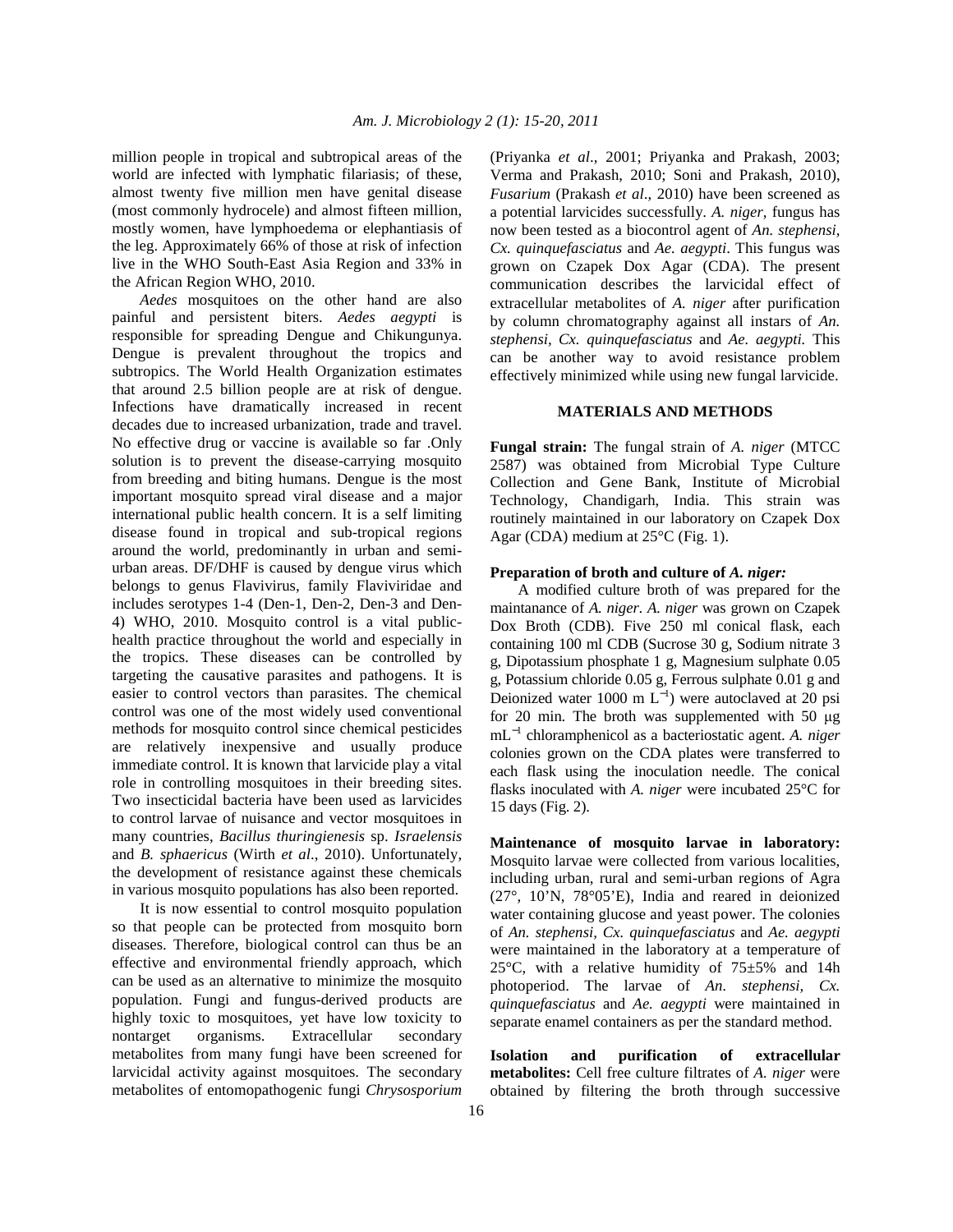Whatman-1filter papers after incubation period. Thereafter, the metabolites were purified by column chromatography. In the experiment, the sample was prepared by 4ml sample in 1 mL solvent (ethanol/deionized water) and was chromatographed on a silica gel (100-200 mesh size). Elution were done with various ratios of ethanol and metabolites (ethanol/metabolites-9:1, 8:2, 7:3, 6:4, 5:5, 4:6, 3:7, 2:8 and 1:9, respectively) and purified it thrice. Then, 5-ml fractions were collected from all ratios.

**Larvicidal investigation of purified metabolites:** To investigate larvicidal activity of filtered metabolites through Whatman-1 filter paper and purified through column chromatography were applied with different ratios of ethanol and metabolites. These purified fractional ratios were assessed against first, second, third and fourth instars of *An. stephensi, Cx. quinquefasciatus* and *Ae. aegypti*. Among all ratios the 4:6 ratio was found effective against the larvae of *Ae. aegypti,* 2:8 ratio was effective against the *An. stephensi and Cx. quinquefasciatus* larvae.

**Bioassays:** Larvicidal activity of metabolites of *A. niger* against *An. stephensi, Cx. quinquefasciatus* and *Ae. aegypti* was assessed by using the standard method. All mosquito larvae of *An. stephensi, Cx. quinquefasciatus* and *Ae. aegypti* were separated and placed in a container with microbe free deionized water.



Fig. 1: The culture of *A. niger* maintained on Czapek dox agar (CDA) medium at 25°C



Fig. 2: The culture of *A. niger* maintained on Czapek Dox Broth (CDB) medium at 25°C

After that different test concentrations of the metabolites in 100mL deionized were prepared in 250-ml beakers. Bioassays were conducted separately for each instar at six different log test concentrations (1.30, 1.60, 1.78, 1.90, 2.00 and 2.08 ppm) of purified metabolites. To test the larvicidal activity of extracellular purified metabolites, 20 larvae of each stage were separately exposed to 100m L<sup>−</sup><sup>1</sup> of test concentration. Similarly, the control was run to test the natural mortality, except concentrations of culture medium used instead of the fungal filtrates (Koch and Pasture). Thereafter, we could further examine the mortality which was determined after 24, 48 and 72h of the treatment, the experiment time. No food was offered to the larvae during the experiments. Experiments were replicated thrice to validate the results.

**Data management and statistically analysis:** The data on the efficacy were subjected to the probit analysis. The control mortality was corrected by Abbott's formula. The relationship between probit and log concentrations were established as probit equations and probit regression lines were drown for each of larval stage.

#### **RESULTS**

 The findings were significant that while increasing filtration, metabolites could effectively control larval populations of mosquito. The efficacies were observed after column chromatography purification.

*A. niger* **metabolites against mosquito larvae:** The purified metabolites were applied against the all larval instars of *An. stephensi, Cx. quinquefasciatus* and *Ae. aegypti* for bioefficacy test. The larvae of *Cx. quinquefasciatus* were found most effective against the *A. niger* (2:8 ratio) metabolites than the *An. Stephensi* and *Ae. Aegypti*. The degree of susceptibility of mosquito larvae against the *A. niger*  metabolites were in the order of *Cx. Quinquefasciatus > An. Stephensi > Ae. Aegypti*.

*A. niger* **(2:8 ratio) metabolites against the** *Cx. Quinquefasciatus* **larvae:** All larval instars of *Cx. Quinquefasciatus* have shown mortality for *A. niger*  metabolites. The first, second and third instar larvae of *Cx. Quinquefasciatus* have shown 100% mortality for the *An. Niger* metabolites. Whereas, the third and fourth instar larvae were found less susceptible to the metabolites. The  $LC_{50}$  60 ppm,  $LC_{90}$  154.88 ppm and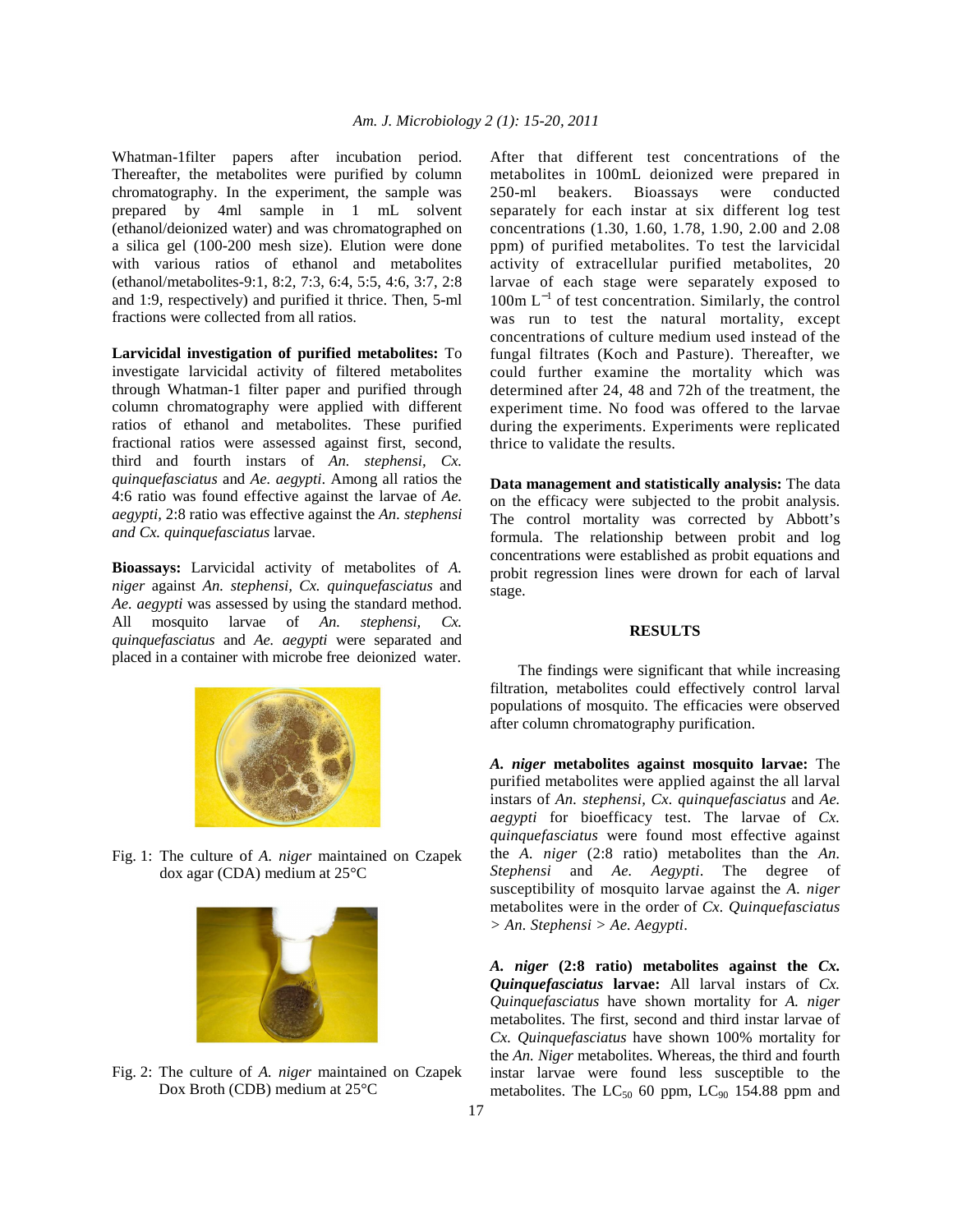$LC_{99}$  363.07 ppm were observed for the third instar larvae of *Cx. Quinquefasciatus* with their probit equations and confidential limits after 72h (Table 1). The probit regression lines drown for each of larval stage of *Cx. Quinquefasciatus* (Fig. 3). In control group no mortality could be observed. The observed LC values have shown the degree of susceptibility of fungal metabolites amongst the four larval stages of *Cx. Quinquefasciatus* in order of first instar > second instar > third instar > fourth instar.

*A. niger* **(2:8 ratio) metabolites against the** *An. Stephensi* **larvae:** The metabolites of *A. niger* were found effective against the larvae of *An. Stephensi*. The first instar larvae were found more susceptible to the metabolites than the other instars. The  $LC_{50}$  20 ppm,  $LC_{90}$  123.02 ppm and  $LC_{99}$  257.03 ppm were observed for first instar larvae of *An. Stephensi.* In second instar larvae LC<sub>50</sub> 40 ppm, LC<sub>90</sub> 123.02 ppm and LC<sub>99</sub> 281.83 ppm were recorded.

Table 1: Probit equations and susceptibility of *Cx. Quinquefasciatus*  larvae against extracellular metabolites (2:8) of *A. niger* with 95% Confidential Limits (CL) after 72h after column chromatography

| Instars | Probit equation $LC_{50}(ppm)$ |                   | $LC_{90}(ppm)$                                   | $LC_{99}$ (ppm) |
|---------|--------------------------------|-------------------|--------------------------------------------------|-----------------|
| First   | **                             | **                | **                                               | **              |
| Second  | **                             | **                | **                                               | **              |
| Third   | **                             | **                | **                                               | **              |
| Fourth  | $Y = 0.09 + 2.86x$ 60          | $(58.86 - 61.14)$ | 144.54<br>$(143.31 - 145.77)$ $(337.5 - 340.18)$ | 338.84          |

(\*\* 100% mortality was observed)

Table 2: Probit equations and susceptibility of *An. Stephensi* larvae against extracellular metabolites (2:8) of *A. niger* with 95% Confidential Limits (CL) after 72h after column chromatography

| $\mathsf{c}$ momatography |                                 |                   |                     |                     |
|---------------------------|---------------------------------|-------------------|---------------------|---------------------|
| Instars                   | Probit equation $LC_{50}$ (ppm) |                   | $LC_{90}$ (ppm)     | $LC_{99}$ (ppm)     |
| First                     | $Y=0.09+3x$                     | 20                | 123.02              | 257.03              |
|                           |                                 | $(18.86 - 21.14)$ | $(121.82 - 124.22)$ | $(255.75 - 258.31)$ |
|                           | Second $Y=0.09+2.95x$           | 40                | 123.02              | 281.83              |
|                           |                                 | $(38.86 - 41.14)$ | $(121.82 - 124.22)$ | $(280.55 - 283.11)$ |
| Third                     | $Y=0.09+2.81x$                  | 601               | 158.48              | 371.53              |
|                           |                                 | $(58.86 - 61.14)$ | $(157.25 - 159.71)$ | $(370.15 - 372.91)$ |
| Fourth                    | $Y=0.09+2.72x$                  | 80                | 186.20              | 457.08              |
|                           |                                 | $(78.83 - 81.17)$ | $(184.95 - 187.45)$ | $(455.67 - 458.49)$ |
|                           |                                 |                   |                     |                     |

Table 3: Probit equations and susceptibility of *Ae. Aegypti* larvae against extracellular metabolites (4:6) of *A. niger* with 95% Confidential Limits (CL) after 72h after column chromatography

| Instars | Probit equation $LC_{50}$ (ppm) |                   | $LC_{90}$ (ppm)     | $LC_{99}$ (ppm)     |
|---------|---------------------------------|-------------------|---------------------|---------------------|
| First   | $Y=0.10+2.89x$                  | 40                | 138.03              | 316.22              |
|         |                                 | $(38.86 - 41.14)$ | $(136.83 - 139.23)$ | $(314.91 - 317.53)$ |
| Second  | $Y=0.07+3.21x$                  | 20                | 100                 | 181.97              |
|         |                                 | $(18.86 - 21.14)$ | $(98.8 - 101.2)$    | $(180.77 - 183.17)$ |
| Third   | $Y=0.09+2.82x$                  | 60                | 154.88              | 363.07              |
|         |                                 | $(58.86 - 61.14)$ | $(153.65 - 156.11)$ | $(361.73 - 364.41)$ |
| Fourth  | $Y=0.11+2.74x$                  | 80                | 177.82              | 426.57              |
|         |                                 | $(78.83 - 81.17)$ | $(176.57 - 179.07)$ | $(425.16 - 427.98)$ |

For third instar larvae  $LC_{50}$  40 ppm, LC90 158.48 and LC99 371.53 ppm were observed. Whereas, for fourth instar larvae  $LC_{50}$  80 ppm,  $LC_{90}$  186.20 and LC99 457.08 ppm were observed with their probit equations and confidential limits after 72h (Table 2). The probit regression lines drown for each of larval stage of *An. Stephensi* (Fig. 4). In control group no mortality could be observed. The observed LC values have shown the degree of susceptibility of fungal metabolites amongst the four larval stages of *An. Stephensi* in order of first instar > second instar > third instar > fourth instar.

*A. niger* **(4:6 ratio) metabolites against the** *Ae. Aegypti* **larvae:** The metabolites of *A niger* were effective against the all instars of *Ae. Aegypti* larvae. The  $LC_{50}$  40 ppm, LC90 138.03 ppm and  $LC_{99}$  316.22 ppm values were calculated for the first instars.







Fig. 4: Relationship between probit of kill and log concentrations of *A. niger* filtrate metabolites (2:8 ratio) showing probit regression lines in larvae of *An. Stephensi* after 72h in the laboratory after column chromatography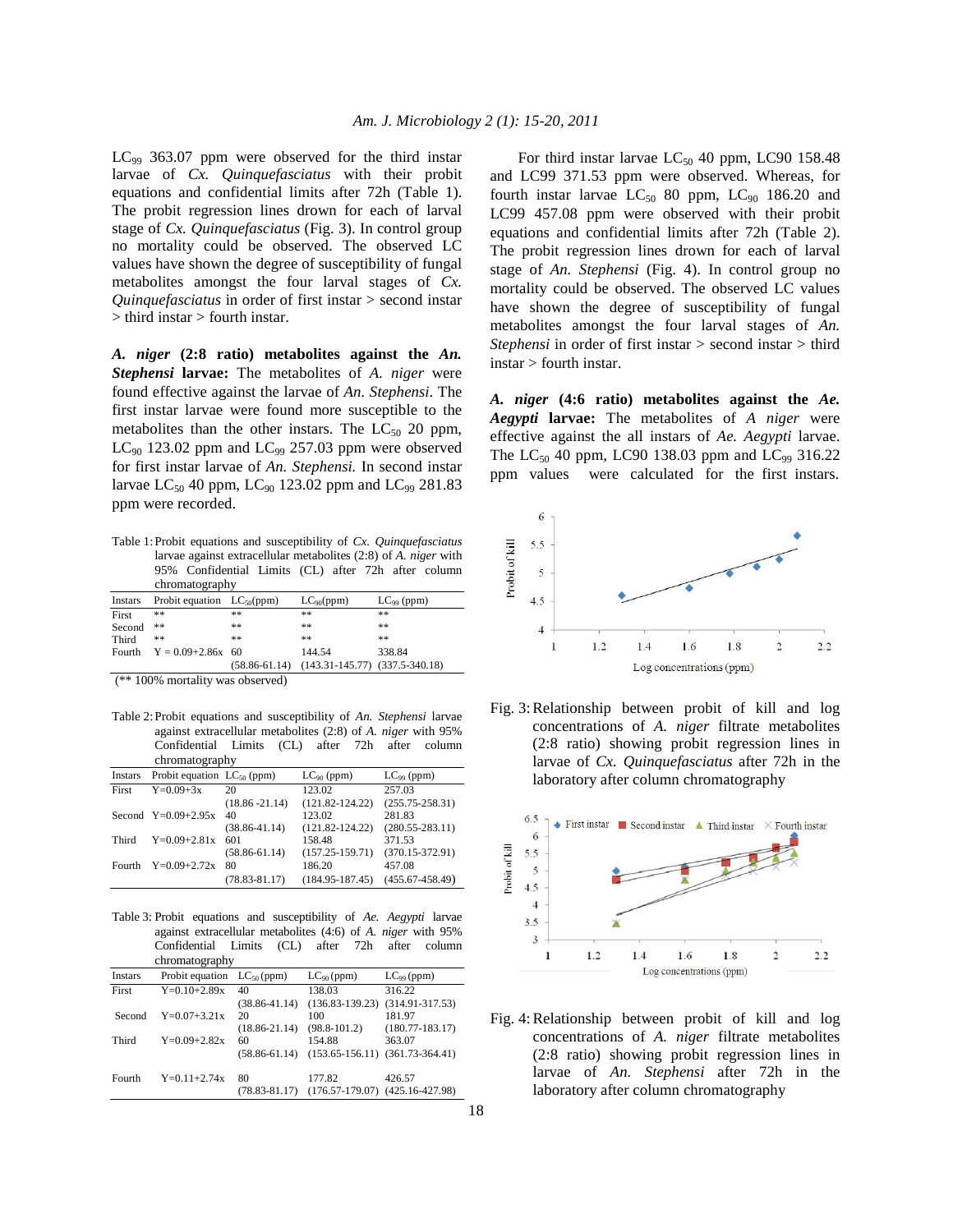

Fig. 5: Relationship between probit of kill and log concentrations of *A. niger* filtrate metabolites (4:6 ratio) showing probit regression lines in larvae of *Ae. Aegypti* after 72h in the laboratory after column chromatography

For second instars LC50 20 ppm,  $LC_{90}$  100 ppm and LC<sub>99</sub> 181.97 ppm values were calculated. In third instars  $LC_{50}$  60 ppm,  $LC_{90}$  154.88 ppm and  $LC_{99}$  363.07 ppm were recorded. Whereas, for fourth instars  $LC_{50}$  80 ppm,  $LC_{90}$  177.82 and  $LC_{99}$  426.57 ppm were observed with their probit equations and confidential limits after 72h (Table 3). The probit regression lines drown for each of larval stage of *Ae. Aegypti* (Fig. 5). In control group no mortality could be observed. The observed LC values have shown the degree of susceptibility of fungal metabolites amongst the four larval stages of *Ae. Aegypti* in order of first instar < second instar > third instar > fourth instar.

# **DISCUSSION**

 Unlike other mosquito control agents, the entomopathogenic fungi are unique because fungi have the ability to directly infect the host insect by penetrating into the cuticle and do not need to ingest by the insect to cause disease. There are preferential advantages when we use fungi as biocontrol agent for mosquitoes. *V. lecanii* has so far not been tested and this is the primary report on it as mosquito larvicide. The fungi have very narrow range and considerable progress has been made in recent years in development of environmentally benign spores and myceliumbased biocontrol agent for the mosquito population. Fungal biocontrol agents have reduced inputs of harmful synthetic chemical pesticide in agriculture, horticultural and forest system. The effect of three citrus species and enantiomers of α- and β-pipiens were also studied against third instar larvae of *Cx. Pipiens*. They studied that the activity of naturally occurring naphthoquinones

and derivatives against *Cx. Pipiens* has shown 100% mortality. These studies were based on plant extract against mosquito larvae.

 A number of entomopathogenic fungi have been so far used effectively to control mosquito vector for the last few decades. The efficacy of *Metarhizium anisopolie*  ICIPE-30 and *Beauveria bassiana* I93-825 (IMI 391510)  $(2 \times 1010$  conidia m-2) applied on mud panels (simulating walls of traditional Tanzanian houses), black cotton cloth and polyester netting was evaluated against adult *Anopheles gambiae* (Mnyone *et al*., 2010). They concluded that both fungal isolates reduced mosquito survival on immediate exposure up to 28 d after application. A study with the spores of *C. lobatum* also shows 100% mortality to each instar larvae of *An. Stephensi*. However, in these studies, the spores of fungus were used but not the metabolites, whereas the present investigation is based on metabolites of the fungus.

 The roll of fungi *Beauveria bassiana* (Balsamo) metabolites for controlling malaria and filarial in tropical countries have been evaluated (Singh and Prakash, 2010). They observed that these metabolites were found to be more effective on *An*. *Stephensi*  comparatively *Cx*. *Quinquefasciatus* larvae. Further, the pathogenicity of *Fusarium oxysporum* against the larvae of *Culex quinquefasciatus* (Say) and *Anopheles stephensi* (Liston) in laboratory have been tested (Prakash *et al*., 2010). They could observe that the extracellular metabolites of *F. oxysporum* in Czapek Dox broth were most effective against the first and fourth instars of *An. Stephensi*. The third and fourth instars of *Cx. Quinquefasciatus* were more effective than first and second instars. The results of the present study showed that the extracellular metabolites of *F. oxysporum* were less effective against *An. Stephensi* but highly effective against *C. quinquefasciatus* larvae. This may be due to the size of *Culex* which enhanced more surface area. In these experiments the metabolites were applied directly to all instars after filtration through Whatman no-1 paper. While in our study, we have filtered the metabolites through the column chromatography. Again, the efficacy of *Chrysosporium tropicum* metabolites is effective against mixed population of adult mosquito (*Culex quinquefasciatus*, *Anopheles stephensi* and *Aedes aegypti*) after purification with flash chromatography have been observed (Verma and Prakash, 2010). The above experiment was aimed against the adult mosquitoes, while in our experiment the metabolites after purification with column chromatography were applied against the instars of *Cx. Quinquefasciatus*  and *Ae. Aegypti* larvae only.